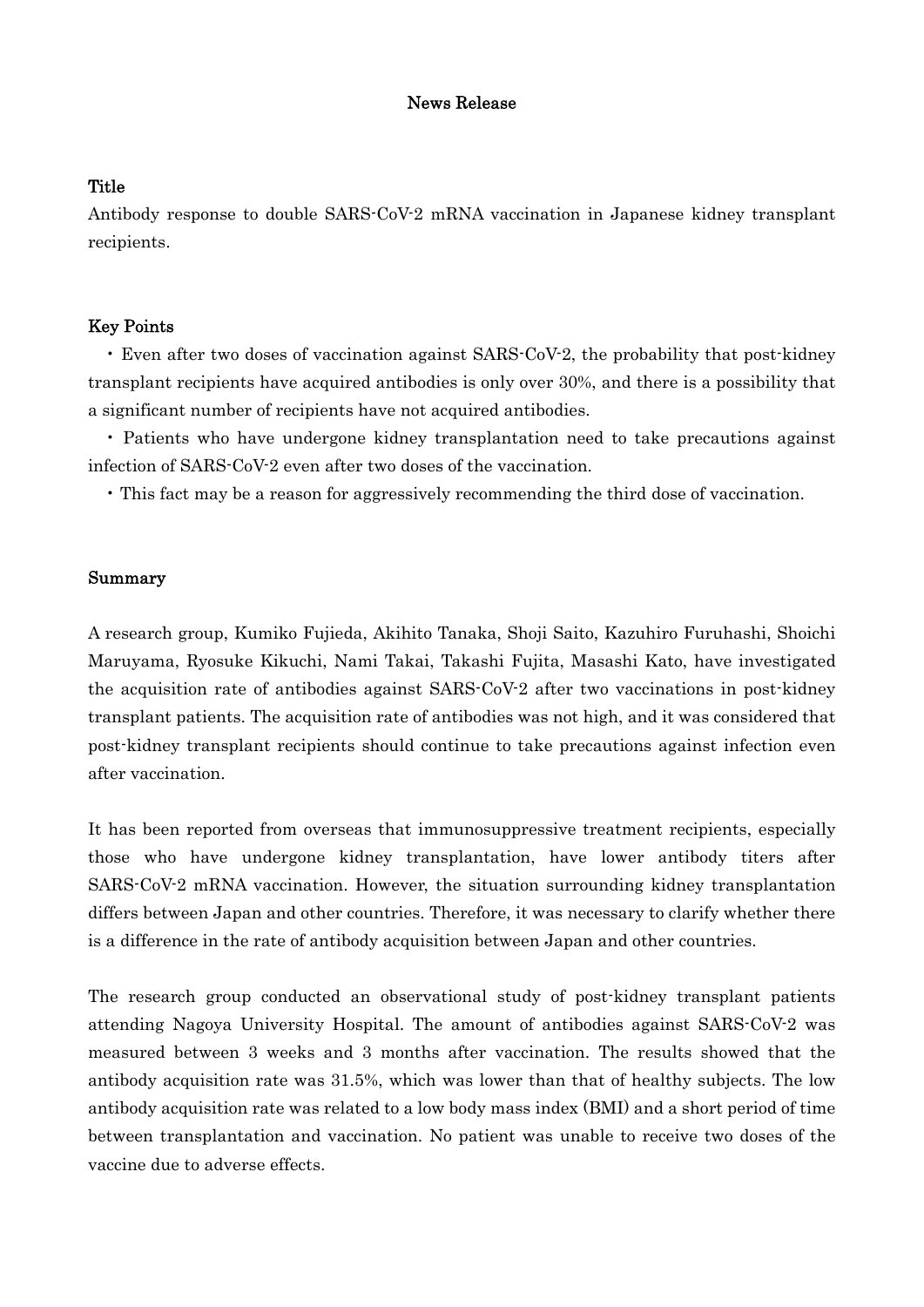This suggests that two vaccinations alone may not be sufficient to protect against SARS-CoV-2 infection in post-kidney transplant recipients, and that continued attention to infection control is needed. In addition, those who show low BMI and short period from transplantation to vaccination may have a lower rate of antibody acquisition and need to pay special attention to infection control measures.

### Research Background

Patients who are receiving immunosuppressive treatment, especially kidney transplant recipients, are taking immunosuppressants to prevent rejection of the kidney grafts. It has been reported from overseas that the acquisition rate of antibodies after SARS-CoV-2 mRNA vaccination is lower in patients taking immunosuppressants. However, the situation surrounding transplantation, such as the ratio of living donor kidney transplantation, the ratio of ABO-incompatible kidney transplants, and types or doses of immunosuppressants, is different between Japan and other countries. Specifically, the percentage of living donor renal transplants is high in Japan due to the lack of donors, and ABO-incompatible kidney transplantation are aggressively performed in Japan. In order to overcome blood type incompatibility, the intensity of perioperative immunosuppression may be somewhat stronger. In addition, there may be ethnic differences. Therefore, there is a possibility that there are differences in the rate of antibody acquisition between Japan and other countries, and this needed to be clarified.

## Research Results

#### Patient Background and Antibody Acquisition Rate

We studied 73 transplant recipients (45 men and 28 women) who received two doses of SARS-CoV-2 mRNA vaccine. The median age at the time of vaccination was 61 years (interquartile range [IQR], 50-69 years), and the median age at transplant was 53 years (IQR, 41-61 years). Median time from transplant to vaccination was 74 months (IQR, 30-131 months); median BMI was  $22.5$  (IQR,  $21.0\n-25.7$ ). Of them, 23 patients (31.5%) were antibody positive. No patient failed to receive the second vaccination due to anaphylaxis or other adverse reactions.

### Examination of Factors Associated with Antibody Acquisition

Next, we used statistical methods to examine factors associated with antibody acquisition. The results suggested that BMI and time from transplantation to vaccination were significantly correlated with the antibody acquisition rate, even after statistically adjusting for various factors.